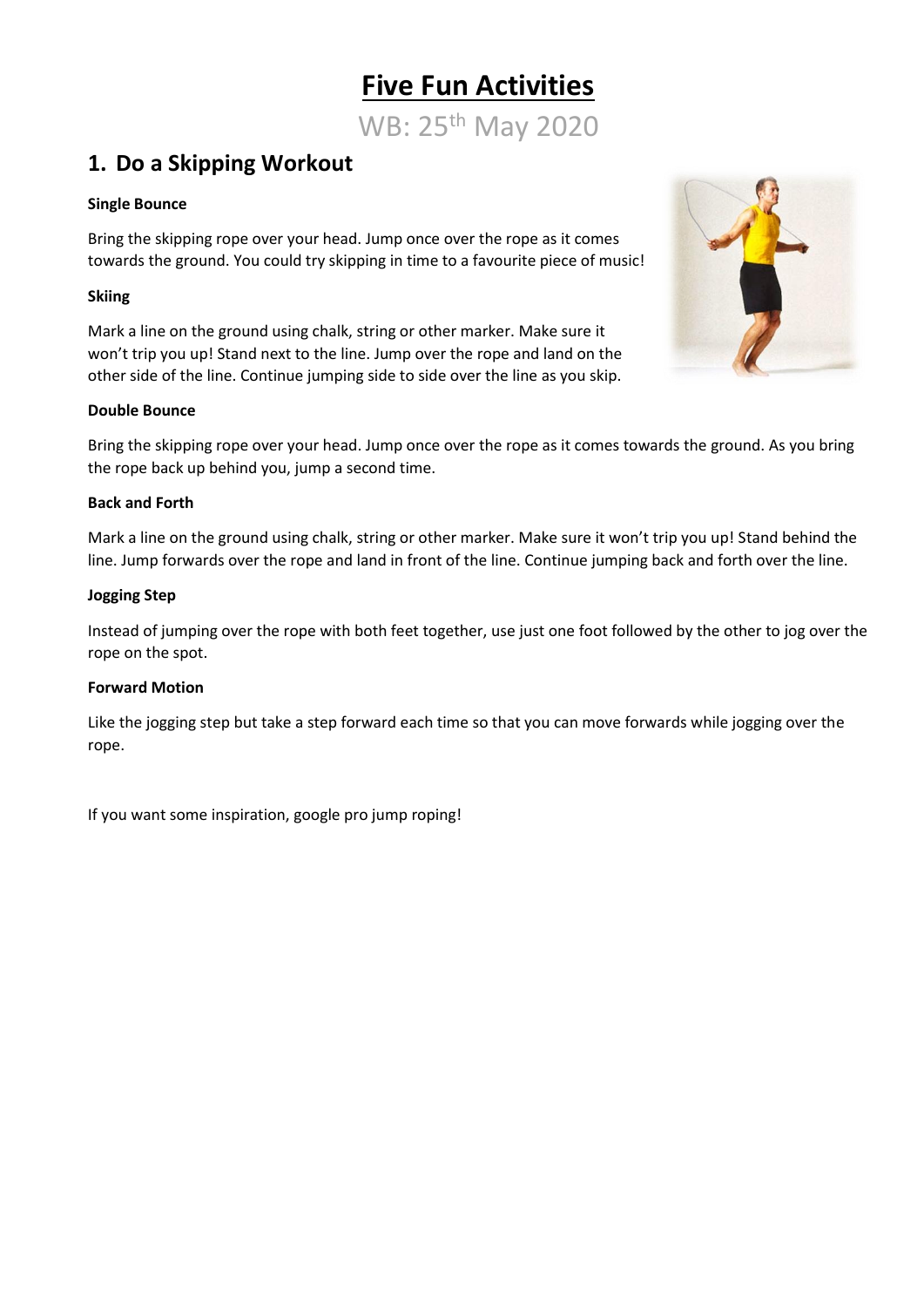## **2. Develop your Cooking Skills**

#### Get Set to Eat Fresh

Aldi and Team GB have joined together to create free materials for teachers and parents to support young people aged 5–14 in developing their understanding and love of fresh, healthy food, the skills they need to cook for themselves and the desire to celebrate food with friends and family. There is a home learning hub which is worth having a look at with some free resources you can complete at home. The link is below.

#### <https://getseteatfresh.co.uk/>

I have chosen one of the resources I thought you might like to try at home. It is something you could pin up on your fridge and tick off over several weeks. It is an 'Advanced Olympic Cooking Skills Record', whereby you tick off a skill when you practice it, and earn your gold medal once you have practiced it three times. Its great for learning essential skills! I have attached the PDF along with this word document, it looks like the picture below.

| <b>SKILL FOCUS</b>                                     | ADVANCED OLYMPIC<br>COOKING SKILLS RECORD<br><b>EQUIPMENT</b><br><b>The occupation's you will</b> | SKILL TIPS<br>include a drawing or wife in some top. |  | <b>SKILL FOCUS</b>                                                        | <b>EQUIPMENT</b><br>he equipment you will                             | SKILL TIPS<br>halude a drawing or wife in some fap. |  |
|--------------------------------------------------------|---------------------------------------------------------------------------------------------------|------------------------------------------------------|--|---------------------------------------------------------------------------|-----------------------------------------------------------------------|-----------------------------------------------------|--|
|                                                        | helpingua breitoni<br>foods to use                                                                | figs that will help you remember this skill          |  |                                                                           | bettegut breiten<br>foods to use                                      | fips that will help you remember this skill         |  |
| Weigh food in<br>multiples of 25g<br>and 50g           | Digital weighing scales<br>Flour, dog-                                                            |                                                      |  | Rub in, mix and<br>Imead dough.<br>shape or roll out.<br>and use cuffers. | Bowl, floured surface.<br>culter<br>Scone recipe                      |                                                     |  |
| Megaure<br>accurately using<br>a measuing jug          | Measuring jug<br>Of stock                                                                         |                                                      |  | Mash or bland<br>foods                                                    | Masheriblender<br>Potato, milk, butter or<br>pesto ingrediente.       |                                                     |  |
| Core fruit                                             | Vegelable knife/corer<br>Accle, pear                                                              |                                                      |  | Mx ingredients<br>using a space or<br>electic mixe.                       | Wooden spoon or<br>mbar, bowl<br>Buffer and sugar                     |                                                     |  |
| <b>Drain liquid from</b><br>finned food                | Seve<br>Timed fung sweetcom                                                                       |                                                      |  | Baking dishes                                                             | Oven, oven proof dish/<br>cake fin, oven gloves<br>Custord, colle mix |                                                     |  |
| <b>Peal vegetables</b>                                 | Vegelable peeler<br>Carols polatoes                                                               |                                                      |  | Fry foods or boil<br>woher                                                | Hob, pan<br>Chion, pasta                                              |                                                     |  |
| Use the bridge<br>hold                                 | Vegetable knife<br>Raw potato, apple.<br>lamato                                                   |                                                      |  | Cook foods under<br>the crit                                              | Oven, grill pan<br>Viscontable kebaba                                 |                                                     |  |
| Use the claw hold<br>to prepare equal-<br>sized pieces | Vegetable knife<br>Calary, carrols                                                                |                                                      |  | Steam vegetables                                                          | Hob, steam pan<br><b>Boccol, coulfower</b>                            |                                                     |  |
| <b>Lisa the fork</b><br>\$0CUN                         | Vegetable knife, fork<br>Cucumber                                                                 |                                                      |  | <b>Sti-fry foods</b>                                                      | Holts, wok<br>Chicken, vegetables,<br>noodias                         |                                                     |  |
| Crush foods                                            | Garlic press or rolling pin<br>Garlie or biscults                                                 |                                                      |  |                                                                           |                                                                       |                                                     |  |
| Zoot fruits                                            | Grafer (fine side)<br>Lemon                                                                       |                                                      |  |                                                                           |                                                                       |                                                     |  |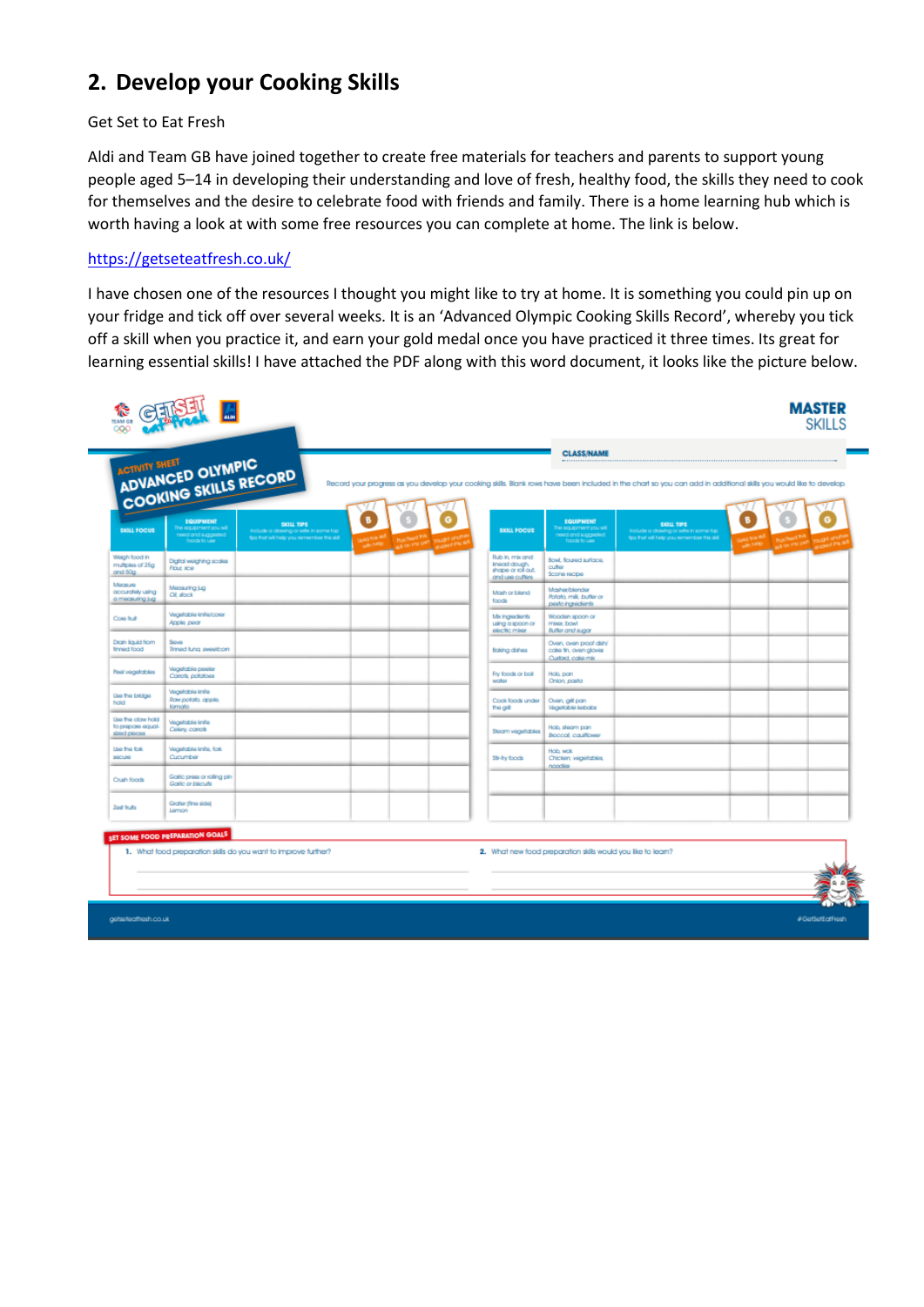## **3. Make Frozen Strawberry Yoghurt**

**Prep:** 10 mins

**Serves:** 5

#### **Ingredients**

140g strawberries ½ x 405g can light condensed milk 500g tub 0%-fat Greek yogurt

#### **Method**

1. Roughly chop half the strawberries and whizz the rest in a food processor or with a stick blender to a purée.



- 2. In a big bowl, stir the condensed milk into the puréed strawberries then gently stir in the yogurt until well mixed. Fold through the chopped strawberries.
- 3. Scrape the mixture into a loaf tin or container, pop on the lid or wrap well in cling film and freeze overnight, until solid. Remove from the freezer about 10-15 mins before you want to serve the frozen yogurt. Can be frozen for up to 1 month.

Watch the video of how to make it here:<https://www.bbcgoodfood.com/recipes/frozen-strawberry-yogurt>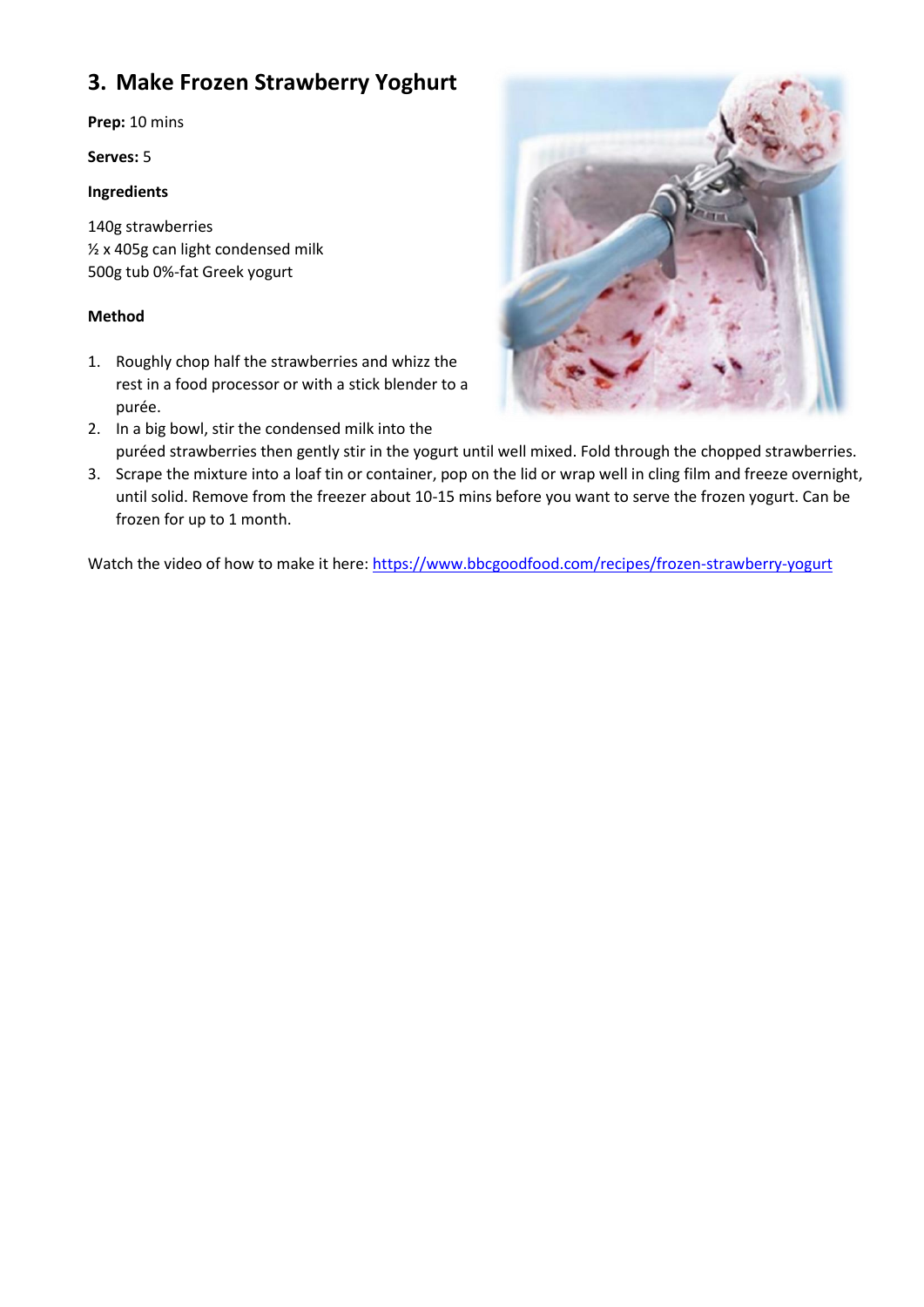## **4. Make a Photo Collage**

Make a photo collage filled with the activities you have been doing at home. Maybe you could share your photo collage on the school Facebook page, but you must check with your parents before you do.

To do this activity you will need access to a laptop or a smartphone.

#### **Smartphone Instructions**

If using a smart phone, download an app called 'BeFunky'



You may wish to try the other options from the menu at the bottom of the screen which include, background, goodies and text to make your collage even better.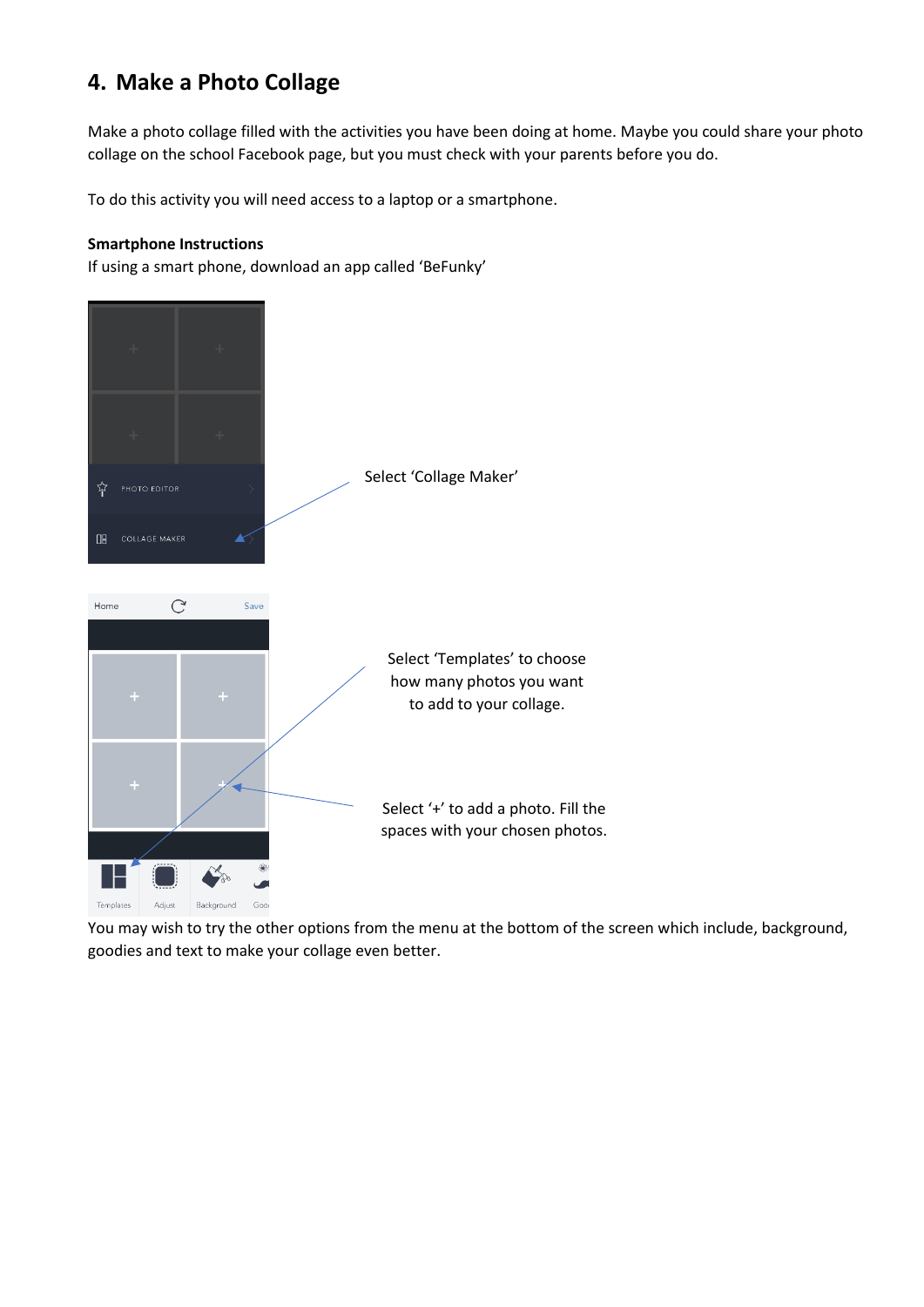#### **Laptop Instructions**

If you are using a laptop visit this website:<https://www.befunky.com/features/collage-maker/>

befuky



click add image. This will open up the files on your computer and you can select your chosen photo. Repeat this until your collage is complete.

| + Add Image<br>Delete Cell |  |
|----------------------------|--|
|                            |  |

If you wanted to, you could have a go at adding patterns, graphics or text to your collage using the options below.